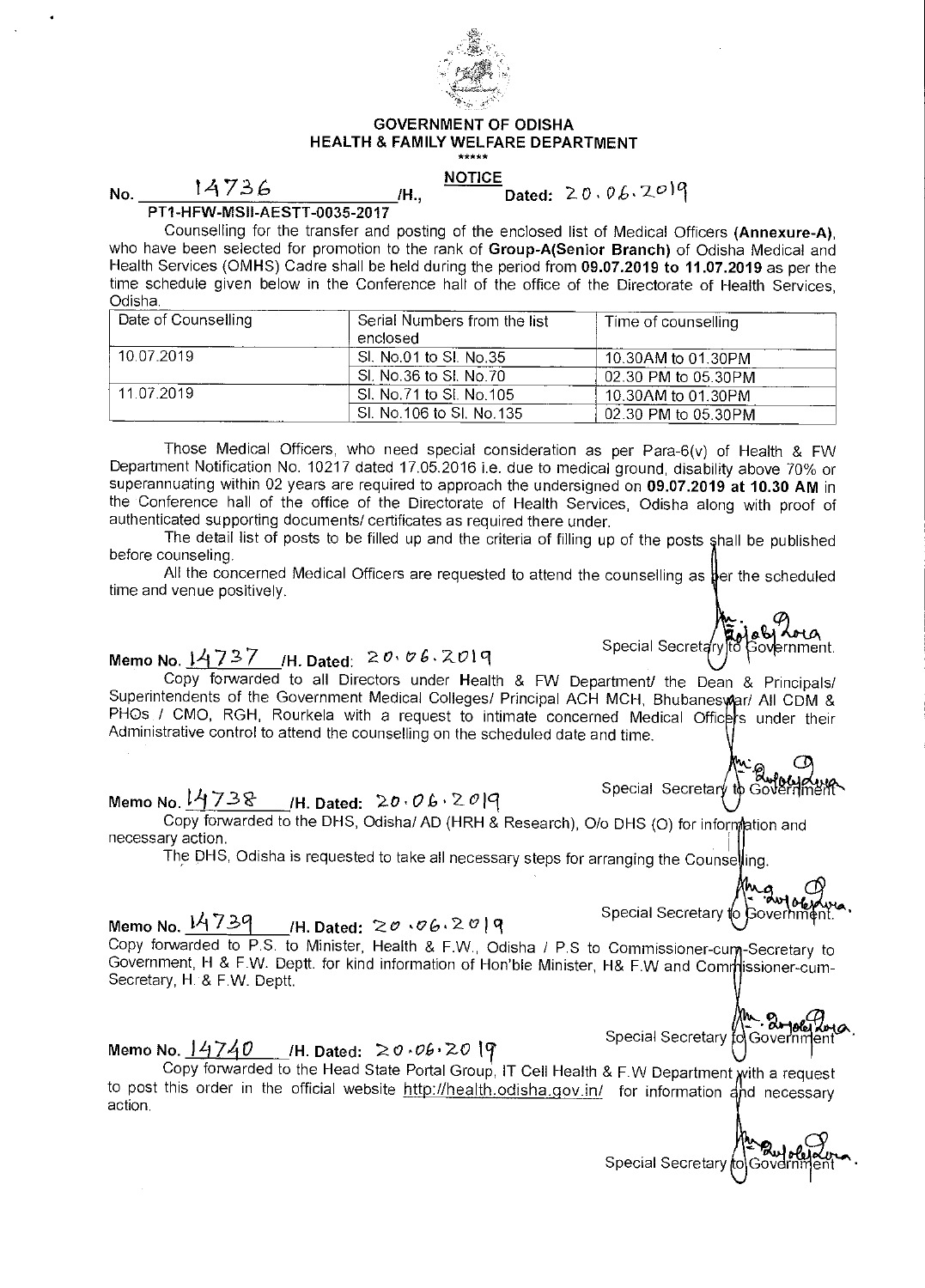$\bullet$ 

 $\frac{1}{\sqrt{2}}$ 

# List of Medical Officers selected for promotion to the rank of Gr.A(SB) of OMHS Cadre

| Govt. Notification No. Nrl<br>SI.No.<br>(Initial posting in OMHS Cadre<br>as Asst. Surgeon as per OPSC | SI. No.          | NAME OF GROUP-A(JB) MEDICAL OFFICERS<br>SELECTED FOR PROMOTION TO THE RANK OF<br>GROUP-A(SB) | DATE OF BIRTH<br>(DD-MM-YYYY) |
|--------------------------------------------------------------------------------------------------------|------------------|----------------------------------------------------------------------------------------------|-------------------------------|
| recommendation)                                                                                        | 1.               | DR. CHINMAYEE BEHERA                                                                         | 30-11-1964                    |
| 4622/91/112                                                                                            | 2.               | DR. RAJASHREE DAS                                                                            | 07-12-1959                    |
| 30017/91/46                                                                                            |                  | DR. BACHASPATI DASH                                                                          | 19-03-1963                    |
| 21597/96/308                                                                                           | 3.               | DR. RAMESH CHANDRA BEHERA                                                                    | 26-01-1962                    |
| 21597/96/621                                                                                           | 4.               | DR. ASIS MAJHI                                                                               | 03-03-1972                    |
| 22023/97/43                                                                                            | 5.               | DR. SRIRAM CH. DAS                                                                           | 04-09-1965                    |
| 22023/97/96                                                                                            | 6.               | DR. PRAMOD KUMAR ROUT                                                                        | 28-05-1969                    |
| 22023/97/372                                                                                           | $\overline{7}$ . | DR. SUSANTA KUMAR MISHRA                                                                     | 04-05-1965                    |
| 22023/97/387                                                                                           | 8.               | DR. MAHESWAR DAS                                                                             | 11-05-1970                    |
| 22023/97/543                                                                                           | 9.               |                                                                                              | 03-05-1965                    |
| 22023/97/623                                                                                           | 10.              | DR. PRAVAKARA DAS                                                                            | 30-04-1968                    |
| 22023/97/635                                                                                           | 11.              | DR. KASINATH PANDA                                                                           | 03-05-1970                    |
| 11795/01/289                                                                                           | 12.              | DR. RAJESH KUMAR ADAK                                                                        | 18-05-1972                    |
| 11795/01/329                                                                                           | 13.              | DR. DILLIP KUMAR PATRA                                                                       | 30-05-1972                    |
| 11795/01/335                                                                                           | 14.              | DR. SANTANU KUMAR JENA                                                                       | 29-05-1973                    |
| 11795/01/355                                                                                           | 15.              | DR. JUGAL KISHORE BHOI                                                                       | 19-07-1974                    |
| 11795/01/369                                                                                           | 16.              | DR. BISWA BANDAN ROUTRAY                                                                     |                               |
| 11795/01/392                                                                                           | 17.              | DR. SANTOSH KUMAR PRUSTY                                                                     | 05-08-1963                    |
| 11795/01/399                                                                                           | 18.              | DR. ANUJA TRIPATHY                                                                           | 01-12-1974                    |
| 11795/01/435                                                                                           | 19.              | DR. MANMOHAN BAG                                                                             | 24-04-1976                    |
| 11795/01/463                                                                                           | 20.              | DR. MANMOHAN BISOI                                                                           | 18-01-1972                    |
| 11795/01/508                                                                                           | 21.              | DR. DINABANDHU MAHANANDA                                                                     | 11-01-1967                    |
| 11795/01/516                                                                                           | 22.              | DR. JANARDAN NAYAK                                                                           | 08-05-1972                    |
| 11795/01/518                                                                                           | 23.              | DR. DHUNDA MUNDA                                                                             | 23-03-1969                    |
| 27368/01/08                                                                                            | 24.              | DR. GIRIJA SANKAR PRASAD PATRO                                                               | 07-11-1973                    |
| 27368/01/12                                                                                            | 25.              | DR. NRUSINGHA CHARANA DAS                                                                    | 06-04-1974                    |
| 27368/01/43                                                                                            | 26.              | DR. SRIMANTA KUMAR PATTANAYAK                                                                | 05-07-1975                    |
| 27368/01/107                                                                                           | 27.              | DR. PIYUSH PRAKASH MOHAPATRA                                                                 | 09-07-1974                    |
| 27368/01/135                                                                                           | 28.              | DR. SANJEEV SUPAKAR                                                                          | 18-01-1971                    |
| 27368/01/140                                                                                           | 29.              | DR. MANOJ KUMAR PADHI                                                                        | 12-12-1971                    |
| 27368/01/147                                                                                           | 30.              | DR. RAKESH MOHANTY                                                                           | 11-07-1972                    |
|                                                                                                        | 31.              | DR. RAMESH CHANDRA BEHERA                                                                    | 01-07-1973                    |
| 27368/01/154                                                                                           | 32.              | DR. SAROJ RANJAN NANDA                                                                       | 12-06-1973                    |
| 41888/01/2                                                                                             | 33.              | DR. ASHOKA MOHAPATRA                                                                         | 19-07-1974                    |
| 41888/01/15                                                                                            | 34.              | DR. BHABANI PATNAIK                                                                          | 01-11-1973                    |
| 47379/01/70                                                                                            | 35.              | DR. PRASANTA KU. SAMANTARAY                                                                  | 20-04-1967                    |
| 47379/01/75                                                                                            | 36.              | DR. SIMANTA DAS                                                                              | 10-06-1975                    |
| 27289/03/159                                                                                           | 37.              | DR. AJANTA ROUT                                                                              | 20-04-1978                    |
| 27289/03/234                                                                                           |                  | DR. SUSANTA KU. BHUYAN                                                                       | 12-03-1973                    |
| 27289/03/276                                                                                           | 38.              | DR. SUNITA PATRO                                                                             | 21-03-1979                    |
| 27289/03/322                                                                                           | 39.              | DR. DURGA CHARAN BISWAL                                                                      | 25-10-1970                    |
| 27289/03/351                                                                                           | 40.              | DR. SANJIB KU. NAIK                                                                          | 12-01-1979                    |
| 3555/04/21                                                                                             | 41.              | DR. SARDAR JAYDEV KU. DEO                                                                    | 27-01-1974                    |
| 3555/04/26                                                                                             | 42.              | DR. RAJARAM DASH                                                                             | 13-12-1973                    |
| 3555/04/29                                                                                             | 43.              |                                                                                              |                               |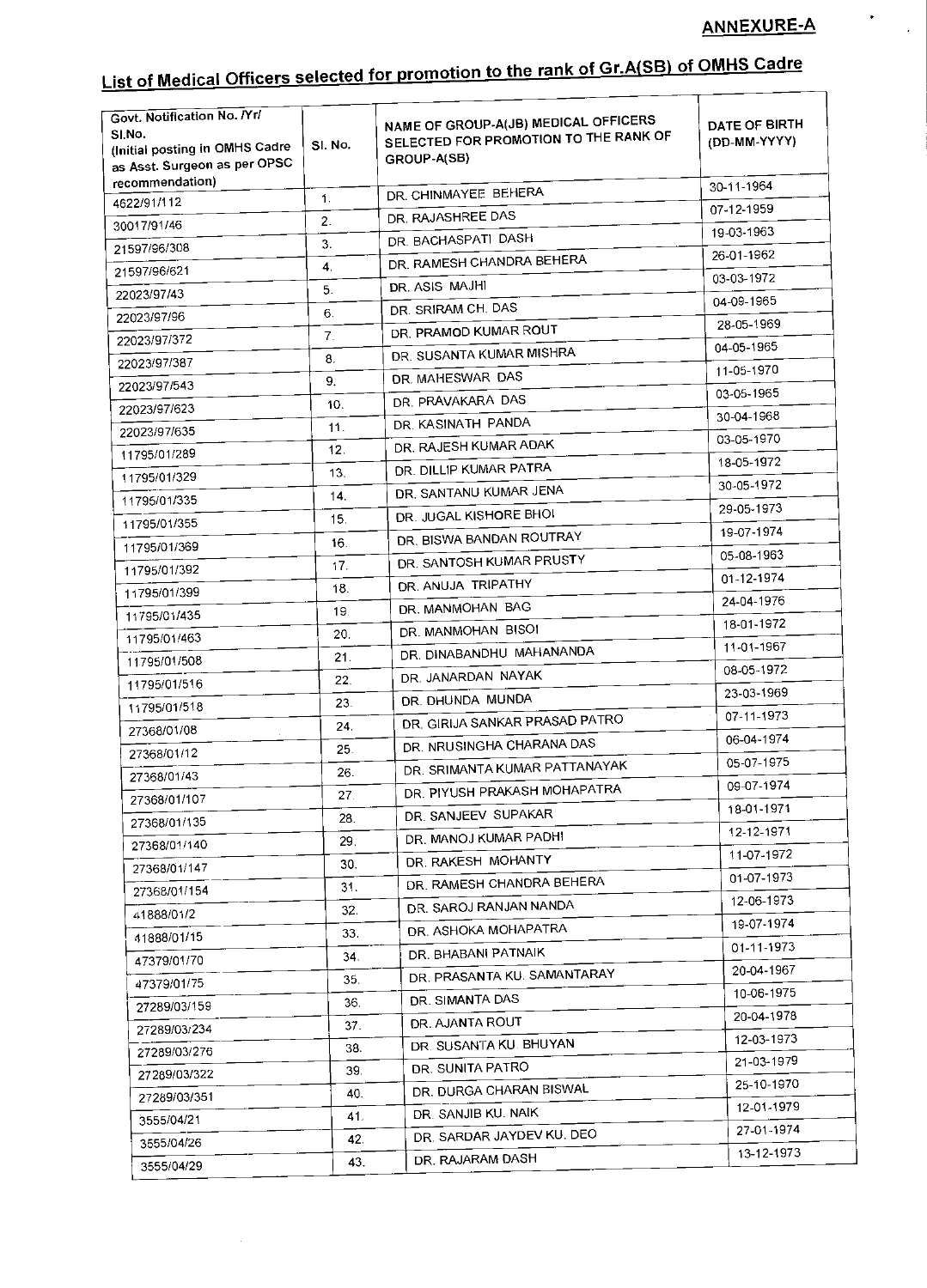| 3555/04/32   | 44.                 | DR. BASANTA KU, ROUT       | 05-07-1978 |
|--------------|---------------------|----------------------------|------------|
| 8832/04/84   | 45.<br>$\mathbf{v}$ | DR. AVIJEET SWAIN          | 21-06-1979 |
| 8832/04/108  | 46.                 | DR. PRANAV KU. SUKLA       | 02-05-1977 |
| 8832/04/166  | 47.                 | DR. RAJA RAM DASH          | 13-12-1973 |
| 3538/05/28   | 48.                 | DR. SUMANTA KU. PATEL      | 28-03-1979 |
| 3538/05/81   | 49.                 | DR. NAGENDRA KU. RAJSAMANT | 01-07-1978 |
| 3538/05/113  | 50.                 | DR. PRAVAKAR SETHI         | 04-06-1975 |
| 3538/05/130  | 51.                 | DR. KCKDN HEMBRAM          | 26-05-1977 |
| 21118/05/21  | 52.                 | DR. PRAMIL KU. PRADHAN     | 01-05-1979 |
| 25085/05/5   | 53.                 | DR. RANJITA PATNAIK        | 06-06-1980 |
| 25085/05/68  | 54.                 | DR. DEVASISH PANDA         | 10-06-1979 |
| 25085/05/82  | 55.                 | DR. SIDHARTHA SANKAR KUANR | 27-05-1978 |
| 25085/05/95  | 56.                 | DR. YAJNESH PRASANNA SAHU  | 01-11-1979 |
| 25085/05/100 | 57.                 | DR. ASHIS KU. BISWAL       | 21-03-1979 |
| 25085/05/104 | 58.                 | DR. SANTOSH KU, SAHOO      | 05-07-1978 |
| 25085/05/124 | 59.                 | DR. PRAFULLA CHANDRA PAL   | 15-06-1977 |
| 25085/05/137 | 60.                 | DR. BINAY KU, PANDA        | 07-02-1960 |
| 25085/05/140 | 61.                 | DR. PRADIPTA KISHORE SAHOO | 07-05-1978 |
| 25085/05/153 | 62.                 | DR. SATYASUNDAR BISWAL     | 15-06-1973 |
| 25085/05/161 | 63.                 | DR. PRABHAT KU, MALLICK    | 20-06-1979 |
| 25085/05/168 | 64.                 | DR. DEEPAK KU, PRADHAN     | 25-08-1975 |
| 25085/05/173 | 65.                 | DR. AMAR KU, BEHERA        | 29-07-1977 |
| 15848/06/7   | 66.                 | DR. DIPTISH KU, SAHOO      | 03-07-1980 |
| 15848/06/14  | 67.                 | DR. KHYAMANIDHI SETHY      | 18-06-1981 |
| 15848/06/22  | 68.                 | DR. SANJAYA KU, BEHERA     | 02-01-1975 |
| 15848/06/35  | 69.                 | DR. ARUN KU, SAHOO         | 03-06-1978 |
| 15848/06/39  | 70.                 | DR. RAM KRUSHNA BEHERA     | 01-07-1977 |
| 15848/06/44  | 71.                 | DR. PRAKASH CH. SAHU       | 17-06-1978 |
| 15848/06/51  | 72.                 | DR. PRAMOD KU, BEHERA      | 10-06-1976 |
| 34814/06/29  | 73.                 | DR. AMAR KU. MISHRA        | 04-07-1977 |
| 34814/06/45  | 74.                 | DR. PRIYAMBADA BEHERA      | 24-09-1977 |
| 34814/06/64  | 75.                 | DR. RANJULATA MOHANTY      | 09-07-1977 |
| 25518/07/15  | 76.                 | DR. SUBHALAXMI DASH        | 17-04-1980 |
| 25518/07/16  | 77.                 | DR. BIKASH CH. NANDA       | 09-02-1979 |
| 25518/07/46  | 78.                 | DR. SIBASISH SWAIN         | 09-07-1980 |
| 25518/07/84  | 79.                 | DR. ABINASH MISHRA         | 25-06-1979 |
| 25518/07/105 | 80.                 | DR. HIMANSU SEKHAR SAHOO   | 05-06-1978 |
| 25518/07/120 | 81.                 | DR. MINATI DEHURI          | 05-11-1976 |
| 25518/07/128 | 82.                 | DR. PRAVAT CH. DAS         | 26-03-1977 |
| 25518/07/133 | 83.                 | DR. BISWA RANJAN PRUSTY    | 05-06-1980 |
| 25518/07/136 | 84.                 | DR. BHOJARAJ SAHU          | 03-07-1978 |
| 25518/07/137 | 85.                 | DR. SATYA PRAKASH DHAL     | 02-06-1978 |
| 25518/07/153 | 86.                 | DR. BIMALESH OJHA          | 16-07-1976 |
| 25518/07/157 | 87.                 | DR. NIRAKAR PAL            | 08-06-1979 |
| 1257/09/11   | 88.                 | DR. BIJAY KU, SAHOO        | 10-06-1980 |
| 1257/09/12   | 89.                 | DR. SIDHARTH SANKAR JENA   | 23-10-1983 |
| 1257/09/32   | 90.                 | DR. AURAVINDA NANDI        | 18-01-1980 |
| 1257/09/36   | 91.                 | DR. SUBASH CH. BEHERA      | 27-07-1981 |
| 1257/09/71   | 92.                 | DR. SMITA NAYAK            | 01-07-1981 |
| 1257/09/80   | 93.                 | DR. DILLIP MALLIK          | 26-06-1979 |
|              |                     |                            |            |

 $\mathcal{O}(\mathcal{F})$  $\frac{1}{\sqrt{2}}$